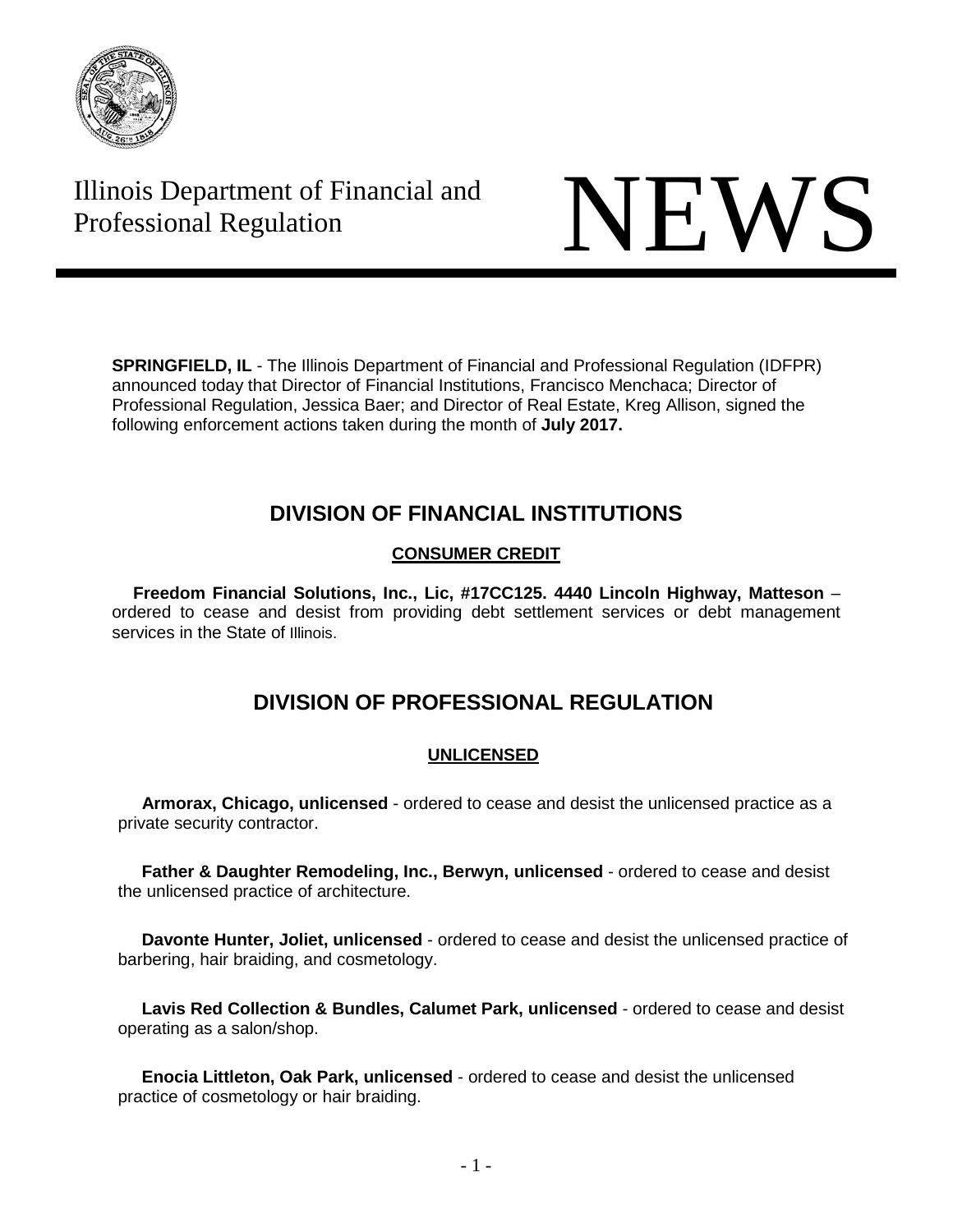**Xubin Liu, Crystal Lake, unlicensed** - ordered to cease and desist the unlicensed practice of massage therapy for compensation; **J & H Massage, Crystal Lake, unlicensed & Te Yuan Gerber, Crystal Lake, unlicensed**, ordered to cease and desist from engaging in the business of offering massage for compensation services by employing, procuring, advising, or contracting, with individuals who are not licensed by DPR to practice as massage therapists.

# **ATHLETIC**

 **Richard Abraham, Itasca, 00216877940024** - licensed FCMA contestant license suspended for three months, effective retroactive to February 24, 2017, for testing positive for banned substances.

# **ATHLETIC TRAINER**

 **Craig Walter, Oswego, 096001644** - licensed athletic trainer license suspended for being more than 30 days' delinquent in the payment of child support.

# **BARBER, COSMETOLOGY, ESTHETICS, HAIR BRAIDING AND NAIL TECHNOLOGY**

 **Chenita April, Joliet, 011260824** - cosmetologist license suspended for failure to file and/or pay Illinois state income taxes.

 **Robert Butts, Chicago, 006060286** - barber license granted but suspended for one-year, nunc pro tunc to December 20, 2016, based on material misstatements to Department and unprofessional conduct.

 **Michelle Gabriel, DesPlaines, 011266883** - cosmetologist license restored with reprimand and fined \$1,000 due to her unlicensed practice of cosmetology on a non-renewed license.

 **Gulten Gazaferi, Lemont, 011283831** - cosmetologist license placed in refuse to renew status based on material misstatements to the Department.

 **Charlotte Henderson, Harvey, 259000039** - licensed hair braider teacher license suspended for failure to file/and or pay Illinois state income taxes.

 **Jean Nelson, Naperville, 011209844** - cosmetologist license suspended for failure to file and/or pay Illinois state income taxes.

 **Kevin Nguyen, Macomb, 011299406** - cosmetologist license placed on probation for 90 days' and fined \$1,500 based on aiding and assisting unlicensed practice and unprofessional conduct.

 **Teresa Resendis, Chicago, 011246250** - cosmetologist license indefinitely suspended based on material misstatements to Department, misrepresentation for purposes of obtaining a license, willfully filing false records, and unprofessional conduct.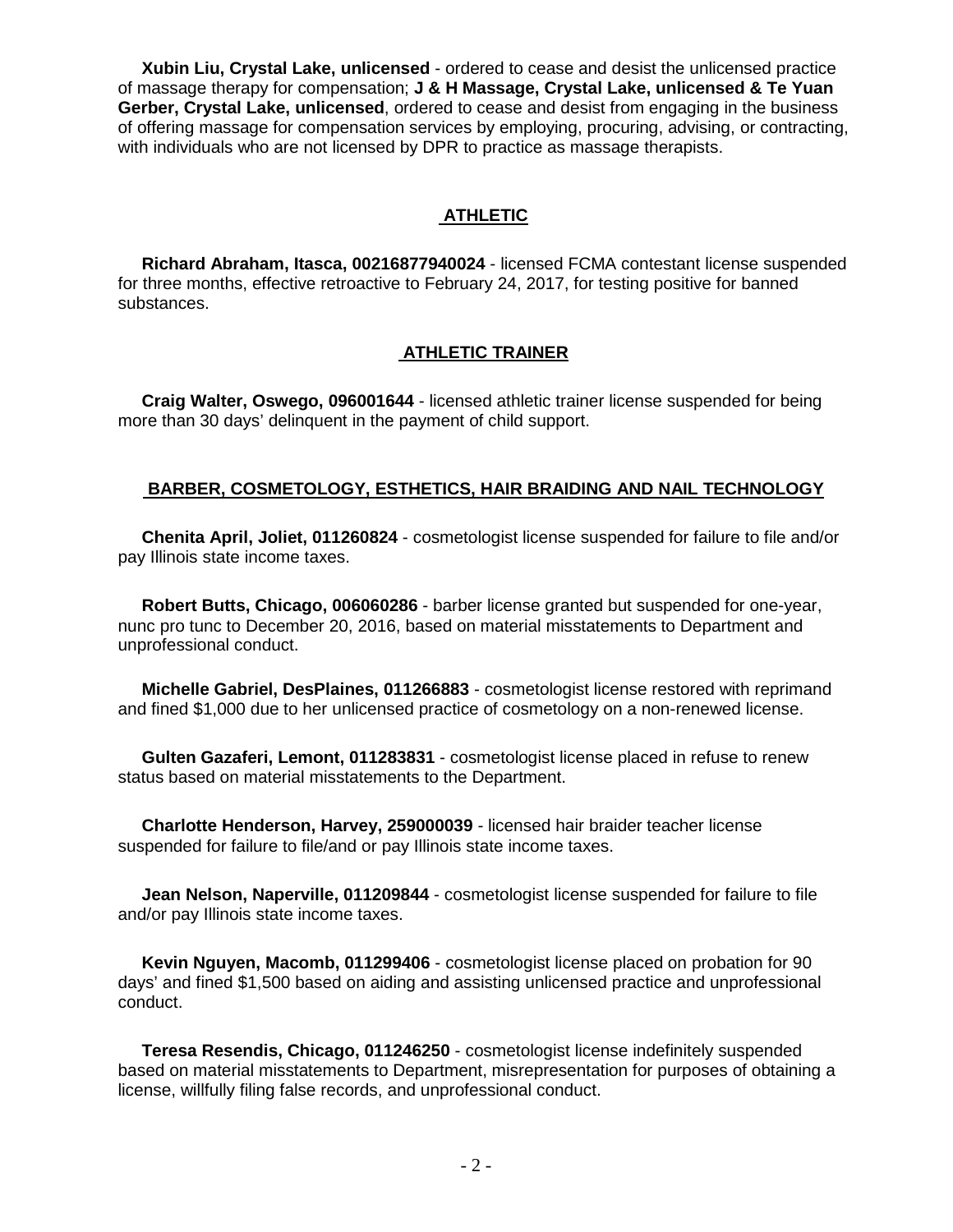**Desiree Sams, Bloomington, 169016701** - nail technician license restored with reprimand and fined \$1,500 after intermittently practiced on an expired license and for unprofessional conduct.

 **Quaame Skipper, Broadview, 011286330** - cosmetologist license suspended for failure to file and/or pay Illinois state income taxes.

 **Corey Smith, Chicago, 006062006** - barber license suspended for being more than 30 days' delinquent in the payment of child support.

 **Michelle Travis, Madison, 011236134** - cosmetologist license restored with suspension for 90 days' effective upon payment of fees and filing of forms and fined \$250 for practicing on a non-renewed license and operating a salon on a lapsed registration.

### **DENTAL**

 **Richard Deppe, Peoria, 019019317** - dental license suspended for failure to file and/or pay Illinois state income taxes.

# **CLINICAL PSYCHOLOGIST**

 **Kenneth Davis, Galena, 071004444** - clinical psychologist license suspended for failure to file and/or pay Illinois state income taxes.

## **DESIGN FIRM**

 **Courtney Shropshire, West Dundee, 184005526** - professional land surveying license and professional design firm license, **035002783** were placed in refuse to renew status as a result of offering professional land surveying services on an expired/not renewed PDF license and not presenting identification.

### **DETECTIVE BOARD**

 **American Public Defense, Flossmoor, 122001420** - private security contractor agency license placed on non-reporting probation for two-years effective upon issuance of license and fined \$2,200, owed jointly and severally with **Lewis Brown, Park Forest, 119001535**, private security contractor license placed on non-reporting probation for a minimum of two-years due to the unlicensed practice as a private security contractor agency and private security contractor.

 **Dwayne Belle, Chicago, 129157097** - permanent employee registration card placed in refuse to renew status for failure to appear for a disciplinary conference.

 **Terrance Billingslea, Chicago, 129409725** - permanent employee registration card suspended for being more than 30 days' delinquent in the payment of child support.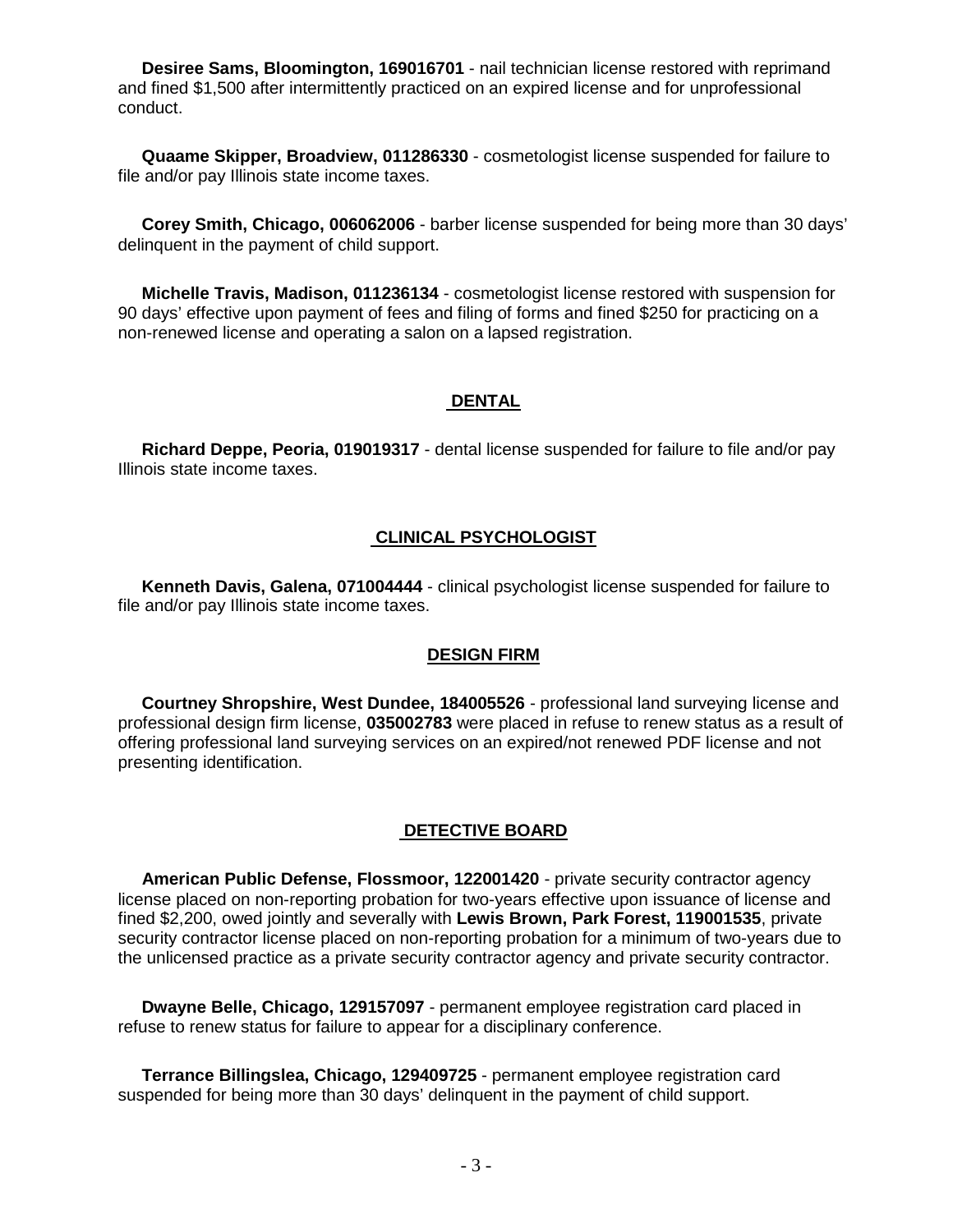**Kenneth Bomman, Chicago, 129302814** - permanent employee registration card suspended for one-year due to a criminal conviction and failure to report such conviction.

 **Jeffrey Bratton, Lynwood, 129340483** - permanent employee registration card placed in refuse to renew status for failure to appear for a disciplinary conference.

 **Stephanie Briscolino, Chicago, 129287665** - permanent employee registration card placed in refuse to renew status for failure to appear for a disciplinary conference.

 **Robert Brown, Elgin, 129168553** - permanent employee registration card placed in refuse to renew status for failure to appear for a disciplinary conference.

 **James Calvin, Chicago, 129038858** - permanent employee registration card placed in refuse to renew status for failure to appear for a disciplinary conference.

 **Thomas Cyr, Northbrook, 129192493** - permanent employee registration card placed in refuse to renew status for failure to appear for a disciplinary conference.

 **Dikera Dalton, Evergreen Park, 129413861** - permanent employee registration card issued on one-year non-reporting probation due to criminal conviction.

 **Derrick Davis, Midlothian, 229075992** - firearm control card revoked due to the Illinois State Police's revocation of Respondent's firearm owner identification card.

 **Luis Diaz, Chicago Ridge, 129336105** - permanent employee registration card placed in refuse to renew status for failure to appear for a disciplinary conference.

 **Derick Donofrie, Coal City, 129158184** - permanent employee registration card placed in refuse to renew status for failure to appear for a disciplinary conference.

 **Myles Fairless, Rolling Meadows, 229081947** - firearm control card revoked due to the Illinois State Police's revocation of Respondent's firearm owner identification card.

 **Colin Ford, Chicago, 129270145** - permanent employee registration card placed in refuse to renew status for failure to appear for a disciplinary conference.

 **Robert Fortune, Chicago, 129234101** - permanent employee registration card placed in refuse to renew status for failure to respond to Departments request for information.

**Denver Furcron, Chicago, 129307433 - permanent employee registration card suspended** for being more than 30 days' delinquent in the payment of child support.

 **Caprice Grant, Chicago, 129413971** - permanent employee registration card placed on twoyear non-reporting probation due to criminal conviction and failure to report.

 **Michael Harden, Palos Heights, 129321404** - permanent employee registration card placed in refuse to renew status for failure to appear for a disciplinary conference.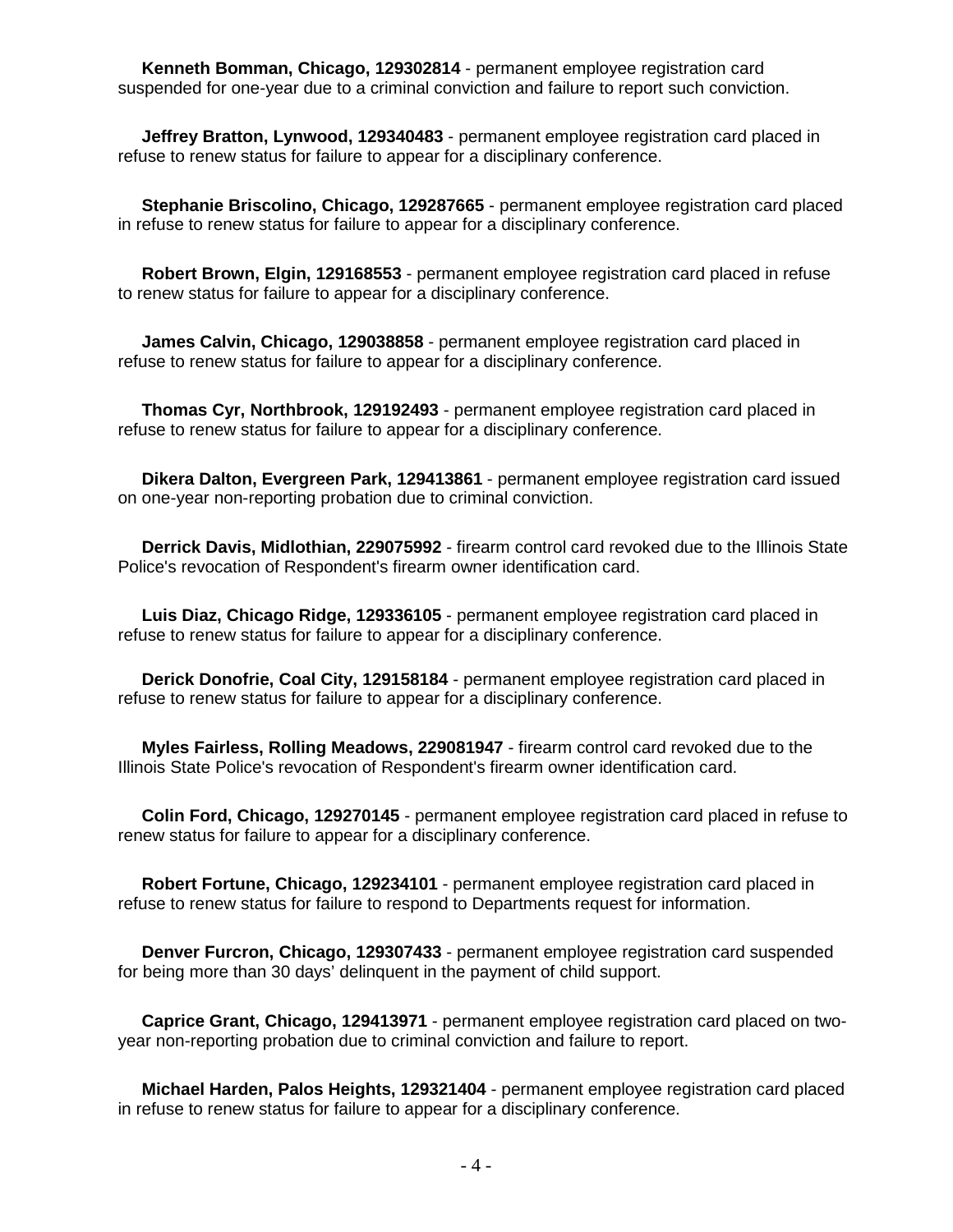**Tipre Harris, Hammond, IN, 129354856** - permanent employee registration card suspended for failure to file and/or pay Illinois state income taxes.

 **Latonya Holloway, Chicago, 129290436** - permanent employee registration card suspended for failure to file and/or pay Illinois state income taxes.

 **LaShawn Holmon, Chicago, 129306125** - permanent employee registration card placed in refuse to renew status for failure to appear for a disciplinary conference.

 **Laron Holt, Oak Forest, 129291680** - permanent employee registration card indefinitely suspended due to a violation of probation for Respondent's conviction for Disorderly Conduct - Breach of Peace, and failure to report the same to the Department.

 **Terrell Hoskins, Chicago, 129409348** - permanent employee registration card suspended for being more than 30 days' delinquent in the payment of child support.

 **Antonio House, Chicago, 129356513** - permanent employee registration card placed in refuse to renew status for failure to appear for a disciplinary conference.

 **Charles Hudson, Chicago, 129413704** - permanent employee registration card issued and placed on non-reporting probation for one-year due to criminal conviction.

 **Khan Hunt, Forest Park, 129304856** - permanent employee registration card placed in refuse to renew status for failure to appear for a disciplinary conference.

 **David Jenkins, Normal, 129225446** - permanent employee registration card placed in refuse to renew status for failure to appear for a disciplinary conference.

 **Lenorde Johnson, Waukegan, 129304410** - permanent employee registration card placed in refuse to renew status for failure to appear for a disciplinary conference.

 **Keith Johnson, Chicago, 129413859** - permanent employee registration card issued and placed on two-year non-reporting probation due to criminal conviction.

 **Mathew Jones, Dunlap, 129255474** - permanent employee registration card placed in refuse to renew status for failure to appear for a disciplinary conference.

 **William Keene, Pinckneyville, 129225391** - permanent employee registration card placed in refuse to renew status for failure to appear for a disciplinary conference.

 **Philip Kiss, Chicago, 229045139** - firearm control card suspended for failure to file and/or pay Illinois state income taxes.

 **James Kucia, Cicero, 129287719** - permanent employee registration card placed in refuse to renew status for failure to appear for a disciplinary conference.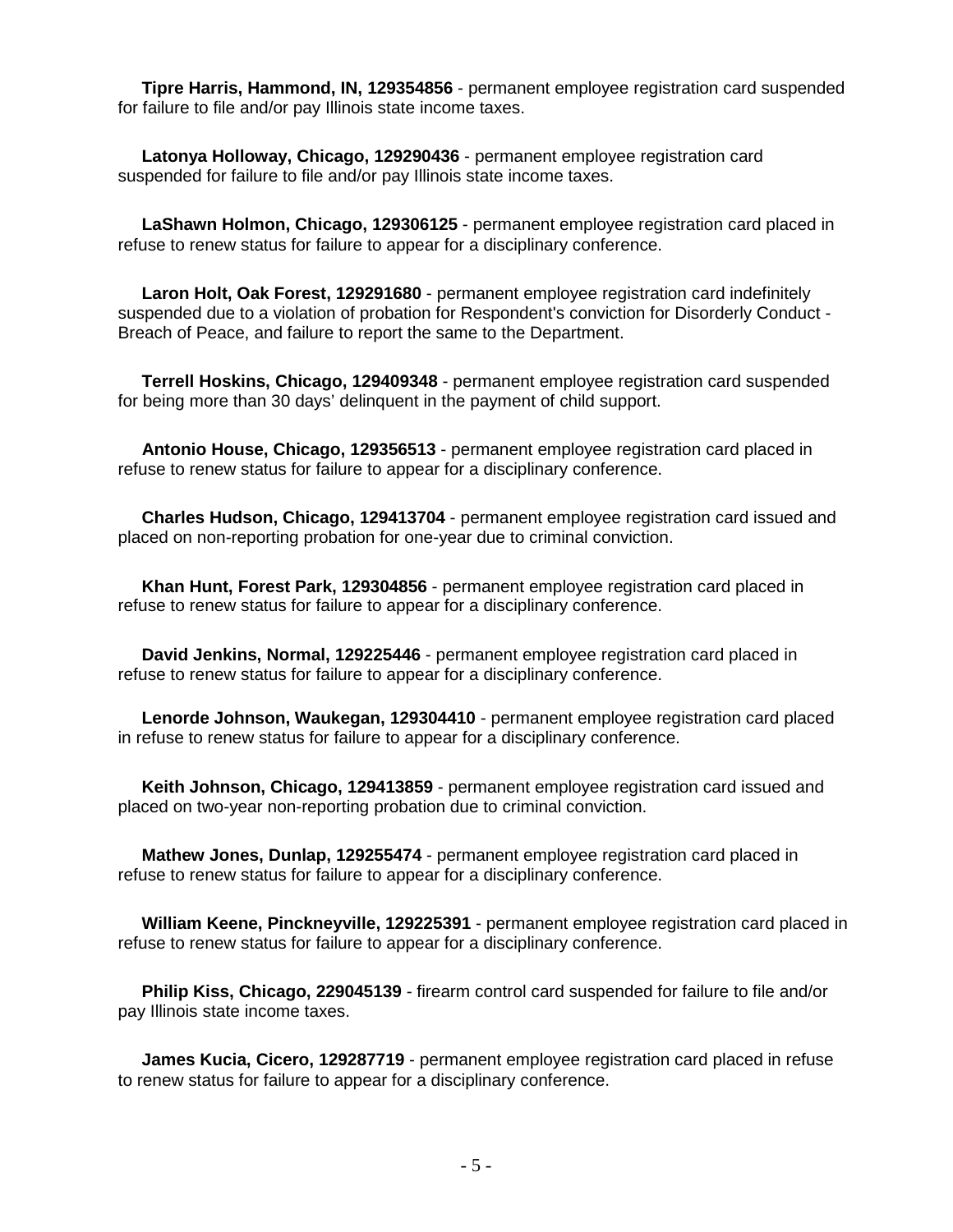**Taylor Kunert, Oswego, 129379055** - permanent employee registration card suspended for being more than 30 days' delinquent in the payment of child support.

 **Stephanie Lee, Chicago, 129234455** - permanent employee registration card suspended for failure to file and/or pay Illinois state income taxes.

 **Michelle Leetham, Beardstown, 129302797** - permanent employee registration card placed in refuse to renew status for failure to appear for a disciplinary conference.

 **Martell Lewis, Chicago, 129373615** - permanent employee registration card placed in refuse to renew status for failure to appear for a disciplinary conference.

 **Yema Loyd, Chicago, 129351173** - permanent employee registration card placed in refuse to renew status for failure to appear for a disciplinary conference.

 **Antwon McCoy, Forest Park, 129327901** - permanent employee registration card placed in refuse to renew status for failure to appear for a disciplinary conference.

 **Broderick McCoy, Chicago, 129358456** - permanent employee registration card placed in refuse to renew status for failure to appear for a disciplinary conference.

 **Kevin Morment, Chicago, 129177562** - permanent employee registration card placed in refuse to renew status for failure to appear for a disciplinary conference.

 **Richard Morris, Poplar Grove, 129222404** - permanent employee registration card placed in refuse to renew status for failure to appear for a disciplinary conference.

 **Mitchell Morrow, Waukegan, 129328867** - permanent employee registration card placed on one-year non-reporting probation due to criminal conviction and failure to report.

 **Garry Myers, Matteson, 129254233** - permanent employee registration card placed in refuse to renew status for failure to appear for a disciplinary conference.

 **Leonard Noble, Chicago, 129339499** - permanent employee registration card suspended for failure to file and/or pay Illinois state income taxes.

 **Natasha O'Neil, Chicago, 129332178** - permanent employee registration card placed on two-year non-reporting probation due to criminal conviction.

 **Theodosia Parker, Chicago, 129413863** - permanent employee registration card issued and placed on non-reporting probation for two-years due to criminal convictions and failure to report.

 **Anthony Quintana, Chicago, 229072712** - firearm control card revoked due to the Illinois State Police's revocation of Respondent's firearm owner identification card.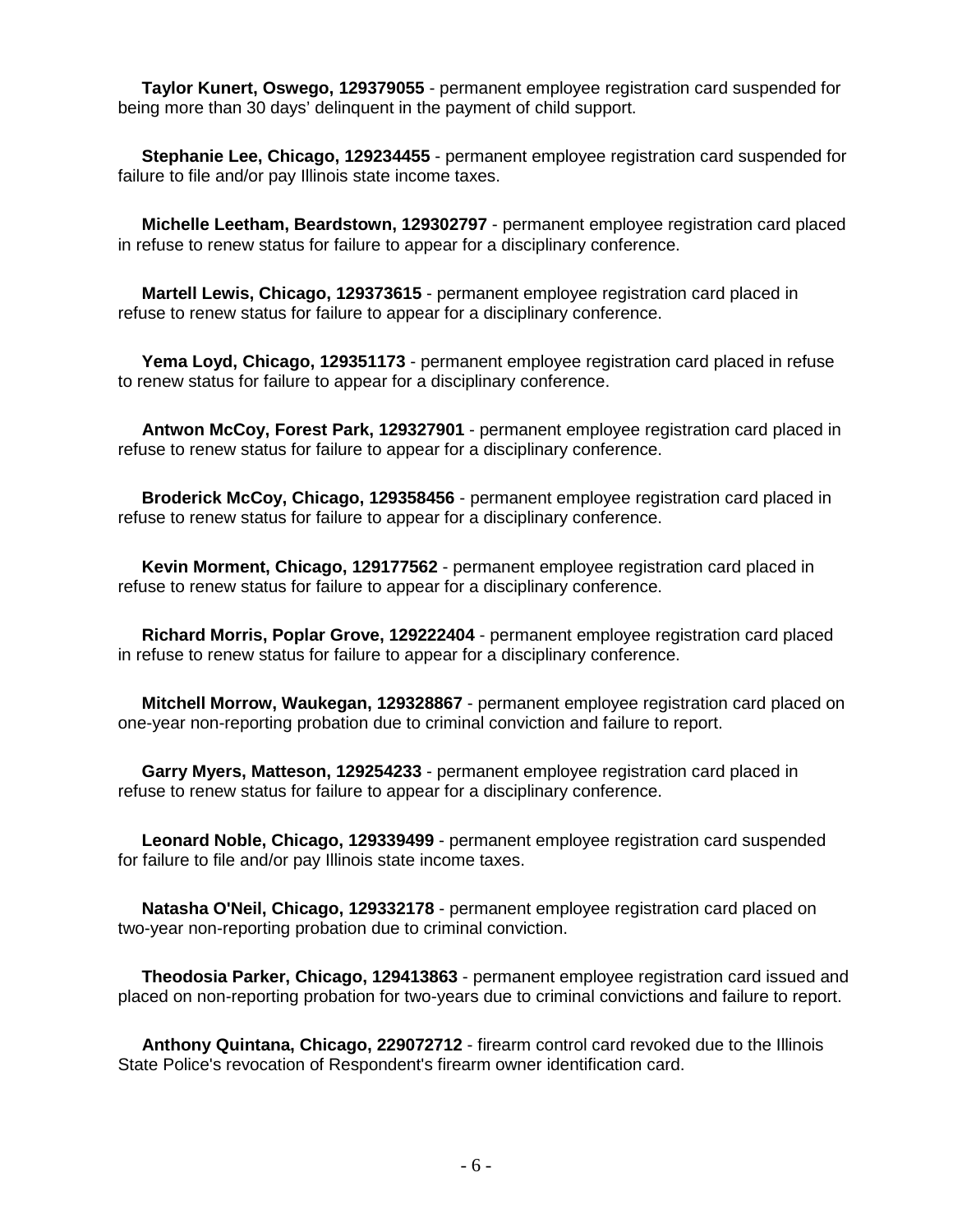**Thomas Roswell, Bunker Hill, 129031848** - permanent employee registration card placed in refuse to renew status for failure to appear for a disciplinary conference.

 **Tommy Rucker, Park Forest, 129304688** - permanent employee registration card suspended for being more than 30 days' delinquent in the payment of child support.

 **Sean Sample, Chicago, 129181249** - permanent employee registration card placed in refuse to renew status for failure to respond to Departments request for information.

 **Tyler Sanders, Champaign, 129402318** - permanent employee registration card suspended for five years due to a criminal conviction and failure to report such conviction.

 **Louis Sibbie, Chicago, 129213652** - permanent employee registration card placed in refuse to renew status for failure to appear for a disciplinary conference.

 **Quaan Smith, Chicago, 129332760** - permanent employee registration card placed in refuse to renew status for failure to appear for a disciplinary conference.

 **Michael Space, Chicago, 129281117** - permanent employee registration card placed in refuse to renew status for failure to appear for a disciplinary conference.

 **Ritchie Spraglin, Chicago, 129413860** - permanent employee registration card issued and placed on non-reporting probation for two-years and a firearm control card shall be indefinitely prohibited due to criminal convictions.

 **Christopher Stephens, Lansing, 129402502** - permanent employee registration card suspended for being more than 30 days' delinquent in the payment of child support.

 **Louis Stiles, Rockford, 129367230** - permanent employee registration card placed in refuse to renew status for failure to appear for a disciplinary conference.

 **Antoreya Strenger, Chicago, 129342331** - permanent employee registration card placed in refuse to renew status for failure to appear for a disciplinary conference.

 **Antoine Taylor, Chicago, 129410809** - permanent employee registration card suspended for being more than 30 days' delinquent in the payment of child support.

 **Khamara Terry, Chicago, 129379151** - permanent employee registration card placed on non-reporting probation for two-years due to criminal convictions and failure to report.

 **Gregory Turner, Chicago, 129296419** - permanent employee registration card placed in refuse to renew status for failure to appear for a disciplinary conference.

 **Chris Weber, Palatine, 129399404** - permanent employee registration card suspended for being more than 30 days' delinquent in the payment of child support.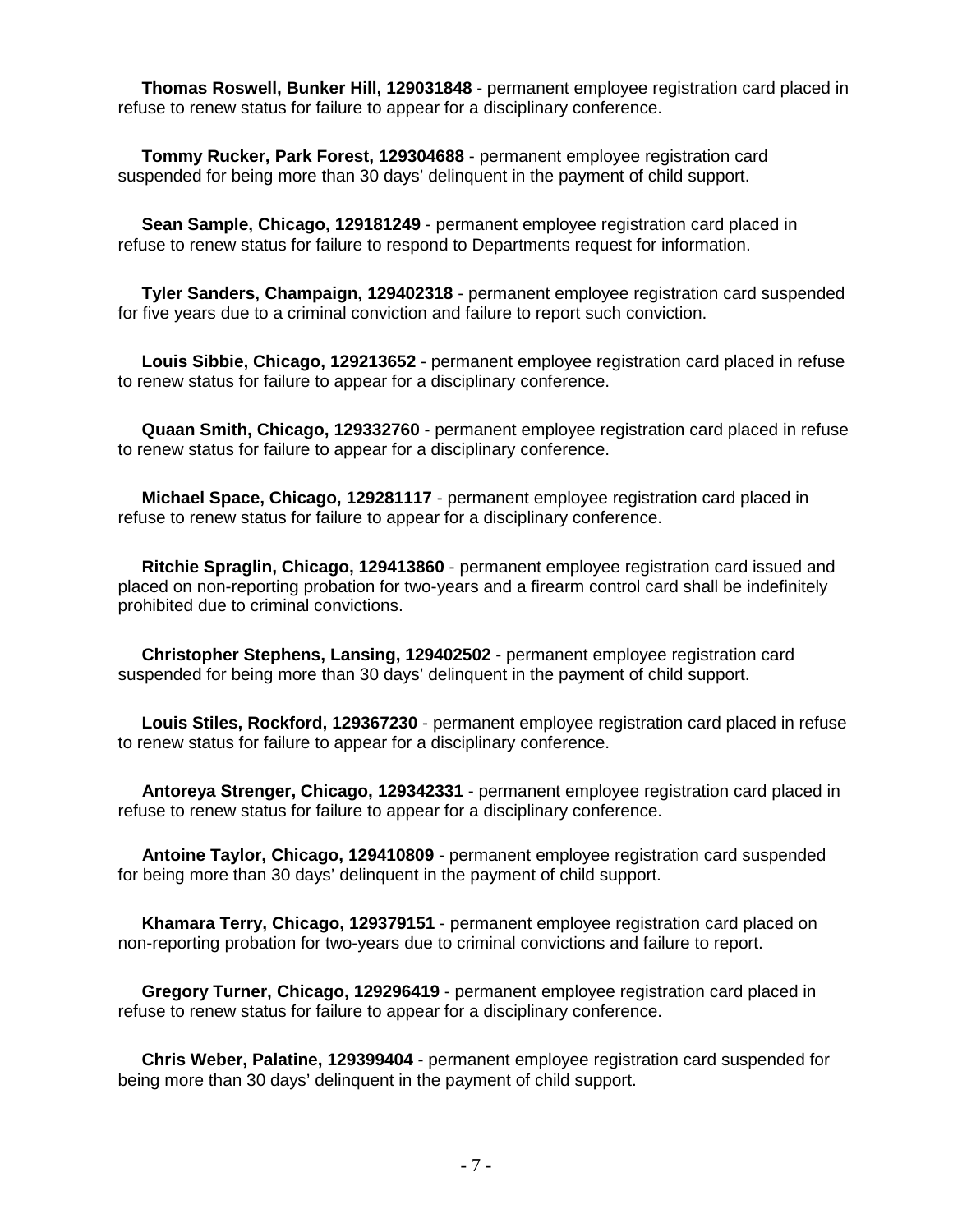**Steven Wilfong, East Alton, 129194071** - permanent employee registration card placed in refuse to renew status for failure to appear for a disciplinary conference.

 **Ronald Williams, Quincy, 129227809** - permanent employee registration card suspended for failure to file and/or pay Illinois state income taxes.

 **Percy Williams, Chicago, 129104969** - permanent employee registration card placed in refuse to renew status for failure to appear for a disciplinary conference.

 **Anthony Williams, Chicago, 129383671** - permanent employee registration card placed in refuse to renew status for failure to appear for a disciplinary conference.

#### **FUNERAL DIRECTOR AND EMBALMER**

 **Carl Jackson, Colp, 034011427** - funeral director and embalmer license revoked and fined \$10,000 based on violation of regulation, unprofessional conduct, and practicing on a suspended license.

 **Russel Jensen, Manteno, 034015542** - funeral director and embalmer license reprimanded and fined \$1,500 after failed to file a death certificate in a timely manner in a coroner case.

 **Spencer Leak, Chicago, 031007489** - funeral director license reprimanded and fined \$1,500 after failed to obtain a permit for an out-of-state burial.

 **DuShawn Smith, Chicago, 034016056** - funeral director and embalmer license reprimanded and fined \$250 based on violation of regulations.

 **Charles Taylor, Chicago, 034010097** - funeral director and embalmer license reprimanded and fined \$1,500 for failure to obtain a permit for out-of-state burial and failure to file a death certificate in a timely manner.

 **Donald Weaver, Florissant, MO, 034016332** - funeral director and embalmer license reprimanded and fined \$1,000 after failed to file a death certificate in a timely manner.

### **PHYSICIAN ASSISTANT**

 **Robert Jones, Pekin, 085002847** - physician assistant license reprimanded, fined \$5,000 and must complete an in-person course related to proper prescribing of controlled substances for inappropriate prescribing of controlled substances to a patient of the private practice where he was practicing.

# **ROOFING CONTRACTOR**

 **Calcott Roofing, Inc., Edwardsville, 104017126** - roofing contractor license placed in refuse to renew status based on incompetence in roofing practice, failure to respond to Department's written requests for information, and unprofessional conduct.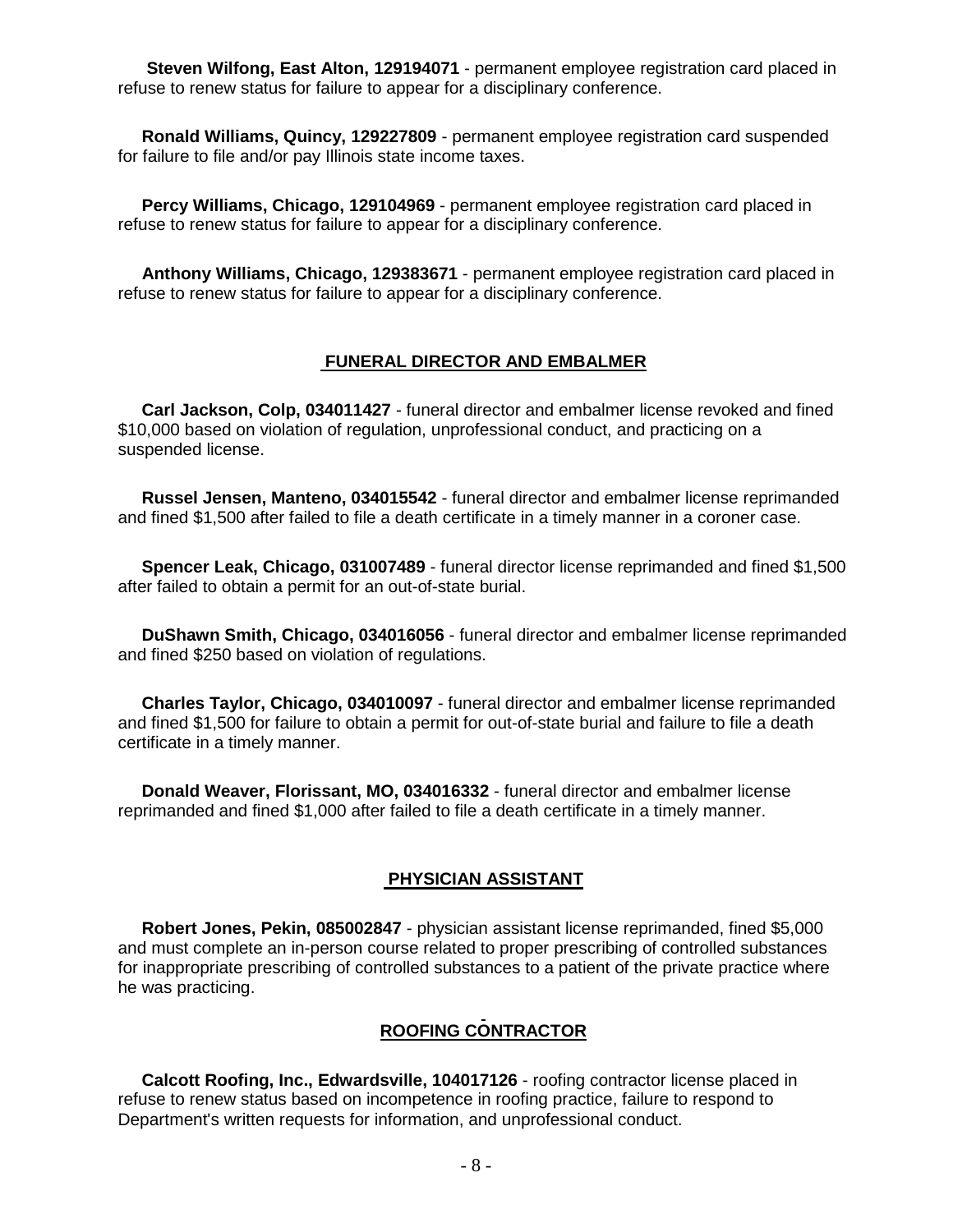**Kehrer Bros Construction, Inc., Albers, 104004724** - roofing contractor license reprimanded and fined \$5,000 based on unprofessional conduct.

 **Lange's Construction Company, Belvidere, 104015338** - roofing contractor license reprimanded and fined \$3,000 based on allowing an unlicensed entity to use roofing contractor license.

 **M & M Roofing, Inc., Crete, 104000451** - roofing contractor license reprimanded and fined \$3,000, owed jointly and severally with qualifying party designation license of **Michael Yadron, Glenwood, 105000776**, for aiding and assisting unlicensed practice.

 **Montano's Roofing Company, Oswego, 104011775** - roofing contractor license and qualifying party designation license of **Enrique Montano, Aurora, 105001528**, both indefinitely suspended based on unprofessional conduct.

 **Perfect Choice Exteriors, LLC, Creve Coeur, 104016978** - roofing contractor license placed on probation for two-years and fined \$5,000 based on aiding and assisting unlicensed practice of roofing contracting.

 **Smith Construction of Canton, Norris, 104013858** - roofing contractor license placed in refuse to renew status based on failure to continue to meet requirements of Act

.

# **MASSAGE THERAPY**

 **Szczepan Dymanus, Harwood Heights, 227016380** - massage therapist license restored to suspension for ten months followed by three-year non-reporting probation, for violating a probation order due to a "Misdemeanor Battery - Make Physical Contact" conviction.

 **Yuhua Fan, Vernon Hills, 227018625** - massage therapist license placed in refuse to renew status for a finding of guilty to a Class A misdemeanor for maintaining a place of public nuisance directly related to massage therapy.

 **Jennifer Melville, Manteno, 227015934** - massage therapist license placed in refuse to renew status as a result of being convicted on January 29, 2016 of a criminal felony charge for Aggravated Battery of a Child (Under 13 years of age) Causing Great Bodily Harm.

 **Maryanne Muir-Gage, Homewood, 227014612** - massage therapist license placed in refuse to renew status as a result of providing massage for compensation services to a nine-year-old client on March 7, 2016 and from January 26, 2015 to February 1, 2016, offering to provide massage for compensation services at Ms. Muir-Gage's massage practice, commonly known as Emphatic Massage by Maryanne, though Ms. Muir-Gage's massage therapist license had expired on December 31, 2014 and had not been renewed to date.

 **Connie Tan, Winfield, 227016538** - massage therapist license placed in refuse to renew status for a finding of guilty to a Class A misdemeanor charge for "DUI-Drug" and a finding of guilty to a Class 4 felony charge for possession of controlled substance.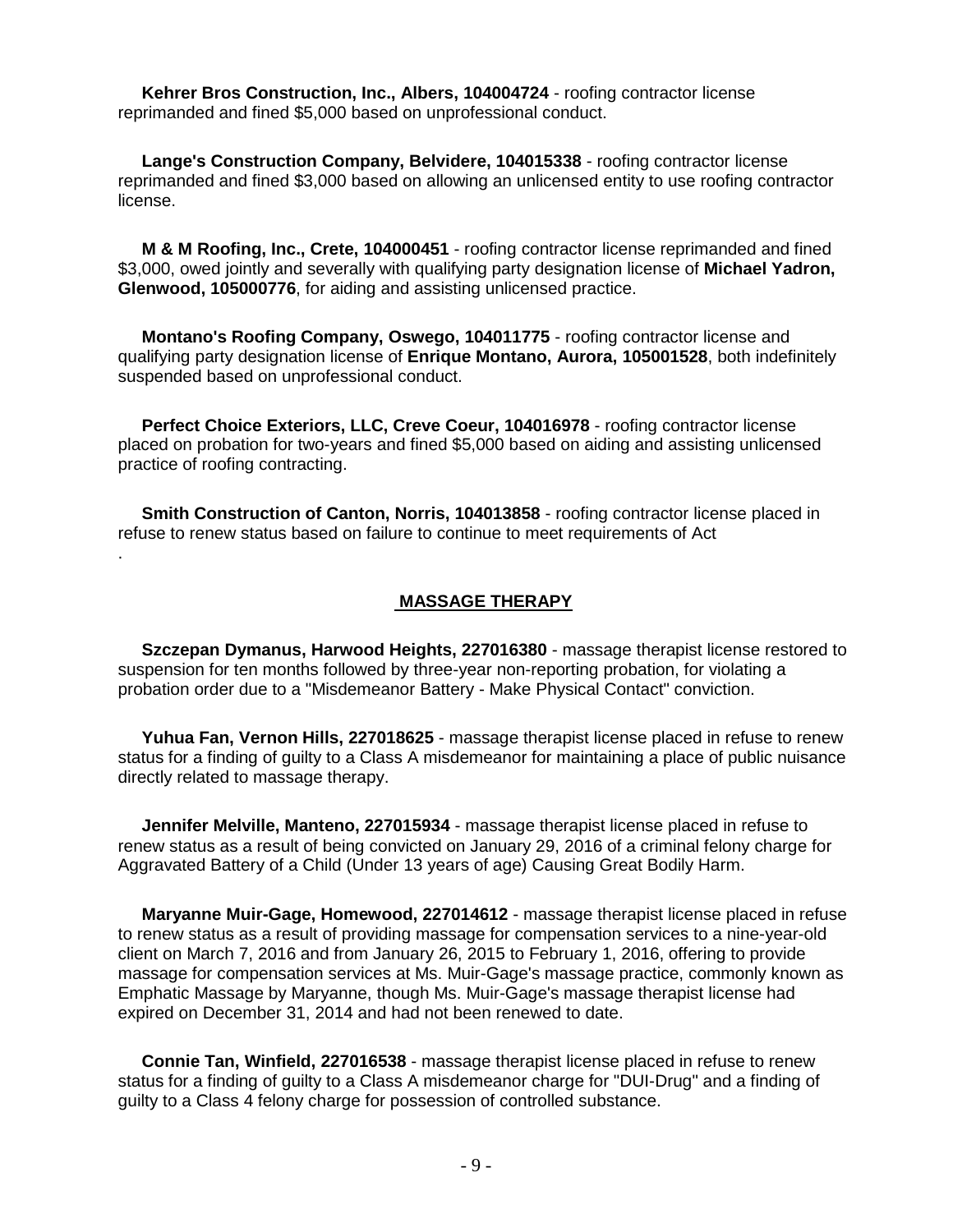### **MEDICAL**

 **Dharam Anand, Bourbonnais, 036076865** - physician and surgeon license placed on indefinite probation for a minimum of 18 months and fined \$1,500 for his failure to monitor and document the monitoring of patient's long-term pain management and for failure to disclose prior discipline on a DEA Renewal application.

 **Jerome Antony, Chicago, 036062248** - physician and surgeon license placed on indefinite probation with work restrictions for a minimum of two-years and fined \$5,000 and controlled substance license, 336026773 suspended for 30 days for inappropriate prescribing and handling of controlled substances in his private practice.

 **Steven Best, Deerfield, 036086358** - physician and surgeon license reprimanded, must complete ethics examination and fined \$10,000 for violating a patient's confidentiality by disclosing information in front of the patient's family member.

 **Michael Binder, Highland Park, 036096922** - physician and surgeon license placed on indefinite probation for a minimum of one-year and controlled substance license, 336057280 is precluded from prescribing Schedule II and III Opiates and/or Narcotics during the indefinite probation for allegations related to inappropriate prescribing of Opiates.

 **Mark Cavalenes, Oak Park, 036057865** - physician and surgeon license reprimanded, fined \$2,000 and must complete 10 CMEs for medical malpractice settlement related to use of inappropriately sized screw in surgery.

 **Robert Cook, Centerville, OH, 036141346** - physician and surgeon license placed on indefinite probation for a minimum of 24 months due to an adverse action taken by the State of Ohio.

 **Charles Dehaan, Rockford, 036064615** - physician and surgeon license and controlled substance license, 336029000 placed on permanent relinquished status after he pled guilty to healthcare fraud in Illinois.

 **Paul Dupont, Eden Prairie, MN, 036133183** - physician and surgeon license reprimanded for sister-state discipline in Wisconsin.

 **Jason Emer, Beverly Hills, CA, 036143959** - physician and surgeon license issued with reprimand and required to take and pass EBAS Examination within 12 months based on information related to his professional and ethical issues during residency and fellowship training.

 **Ashley Frer, Chicago, 038009436** - chiropractor license reprimanded, fined \$2,000 and must take and complete the Ethics and Boundaries Essay Assessment within six months because she altered and/or changed medical records.

 **Max Galt, Ridgway, 038011624** - chiropractor license indefinitely suspended due to unprofessional conduct; the filing of false statements for collection of fees for services that were never rendered; and the use of false, fraudulent, or deceptive statements in a document.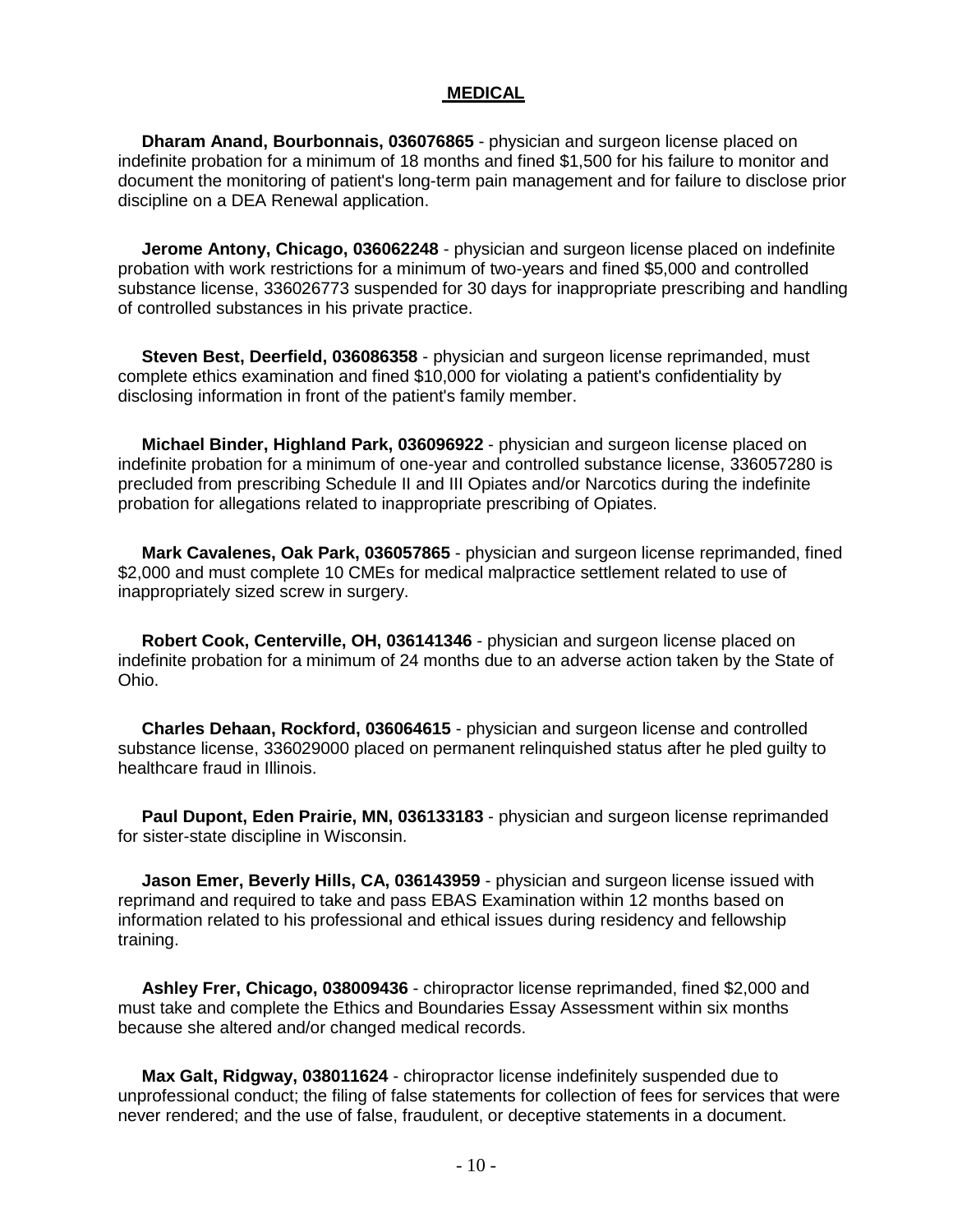**Arkadiusz Grochowski, Bartlett, 036106947** - physician and surgeon license indefinitely suspended until the Respondent undergoes evaluation for failure to submit to a compelled examination.

 **Robyn Jackson, Chicago, 036095867** - physician and surgeon license automatically, indefinitely suspended for a minimum of 12 months for violation of terms of his current Department Probation.

 **Roger Jones, Carbondale, 036065012** - physician and surgeon license placed on indefinite probation for a minimum of one-year and fined \$10,000 for allegations related to improper prescribing of controlled substances to patients of his private practice.

 **Jeffery Kamysz, Chicago, 036083315** - physician and surgeon license and controlled substance license, 336093352, temporarily suspended due to impairment and unprofessional conduct.

 **Farouk Khan, Dothan, AL, 036105684** - physician and surgeon license placed on indefinite probation for a minimum of 18 months after Respondent was disciplined by Alabama State Board of Medical Examiners for excessive dispensing of controlled substances out of his practice.

 **Mohammad Khan, Crystal Lake, 036118940** - physician and surgeon license automatically, indefinitely suspended for a minimum of 12 months for violations of terms of his current Department Probation.

 **David Knapp, Milan, 036051981** - physician and surgeon license placed in refuse to renew status due to sister-state discipline imposed by California for failing to attend a psychiatric evaluation.

 **Joseph Knight, Peoria, AZ, 036074281** - physician and surgeon license indefinitely suspended after Respondent surrendered his physician license in both Oklahoma and Massachusetts.

 **William Kuhn, Paris, 036068940** - physician and surgeon license placed on indefinite probation for a minimum of two-years and controlled substance license, 336032937 is indefinitely suspended due to a failure to properly prescribe controlled substances to patients of his private practice.

 **Adegboyega Lawal, River Hills, WI, 036100132** - physician and surgeon license reprimanded after the Department received information that the State of Wisconsin Medical Examining Board suspended Respondent's Wisconsin medical license for seven days' based on unprofessional conduct.

 **Matthew Lindaman, Moline, 036102562** - physician and surgeon license reprimanded after the Iowa Board of Medicine issued a citation and warning against his Iowa medical license based on unprofessional conduct.

 **Melissa Macias, Rockford, 036131646** - physician and surgeon license placed in inactive status for allegations related to a sister-state discipline from Wisconsin based on unprofessional conduct.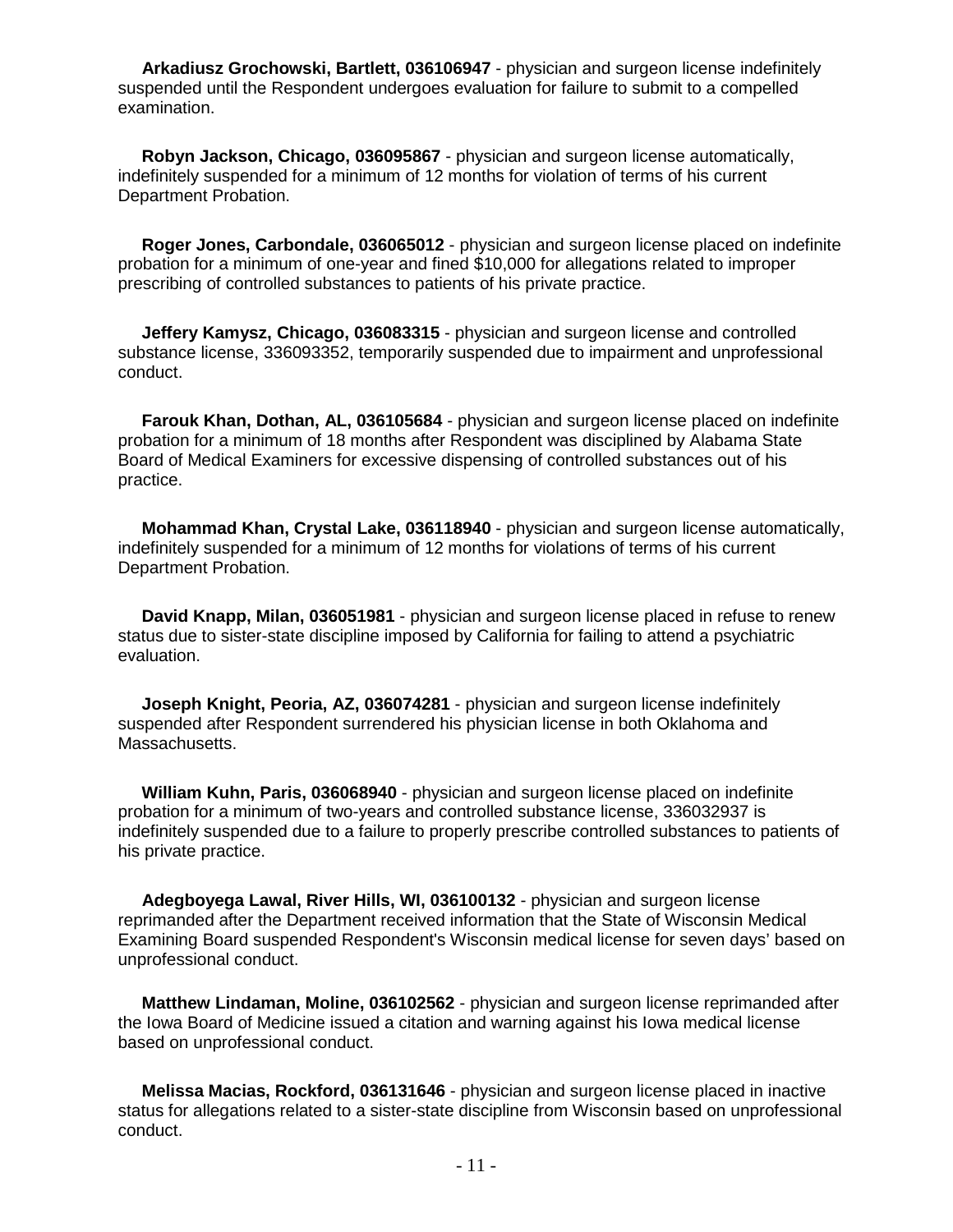**Subir Maitra, Chicago, 036051940** - physician and surgeon license previous suspension terminated and placed in permanent inactive status.

 **Lawrence Mason, Rockford, 036101899** - physician and surgeon license restored to indefinite probation for a minimum of three years.

 **Gloria Millare, Hoffman Estates, 036046131** - physician and surgeon license's indefinite probation, dated May 20, 2013 is extended a minimum of 18 months and her controlled substance license, 336012787 is permanently relinquished for allegations related to failure to submit required practice monitor reports.

 **Marcos Modiano, Chicago, 036130219** - physician and surgeon license reprimanded and fined \$7,500 for disclosing patient information without authorization.

 **Antonio Navarrete, Palos Park, 036050435** - physician and surgeon license suspended for failure to file and/or pay Illinois state income taxes.

 **James Okoh, Tampa, FL, 036114271** - physician and surgeon license reprimanded due to an adverse action taken by the Florida Department of Health in 2009.

 **Nathan Patel, Barrington, RI, 036app3424944** - acceptance of withdrawal of application for a physician and surgeon license in the state of Illinois after receipt of a written Notice of Intent to Deny License.

 **David Prator, Morrison, 038010032** - chiropractor license automatically, indefinitely suspended for a minimum of 12 months for violation of terms of his current Department Probation.

 **Kenneth Raskin, Kenosha, WI, 036126196** - physician and surgeon license renewed with reprimand for allegations related to a sister-state discipline from Wisconsin based on unprofessional conduct.

 **Atiq Rehman, Chicago, 036116431** - physician and surgeon license reprimanded, fined \$10,000 and must complete 10 CMEs for failure to properly administer an epidural steroid injection resulting in a hematoma to the spinal cord.

 **Terry Reznick, Fenton, MI, 036133989** - physician and surgeon license placed in refuse to renew status after Respondent's physician and surgeon license was summarily suspended in Michigan.

 **Stephanie Ring, Denver, CO, 036app3671025** – acceptance of withdrawal of application for physician and surgeon license in the State of Illinois after receipt of a written Notice of Intent to Deny Licensure.

 **Thomas Santoro, Peoria, 036117263** - physician and surgeon license placed on indefinite probation for a minimum of one-year and fined \$5,000 for inappropriately prescribing controlled substances to patients of his practice.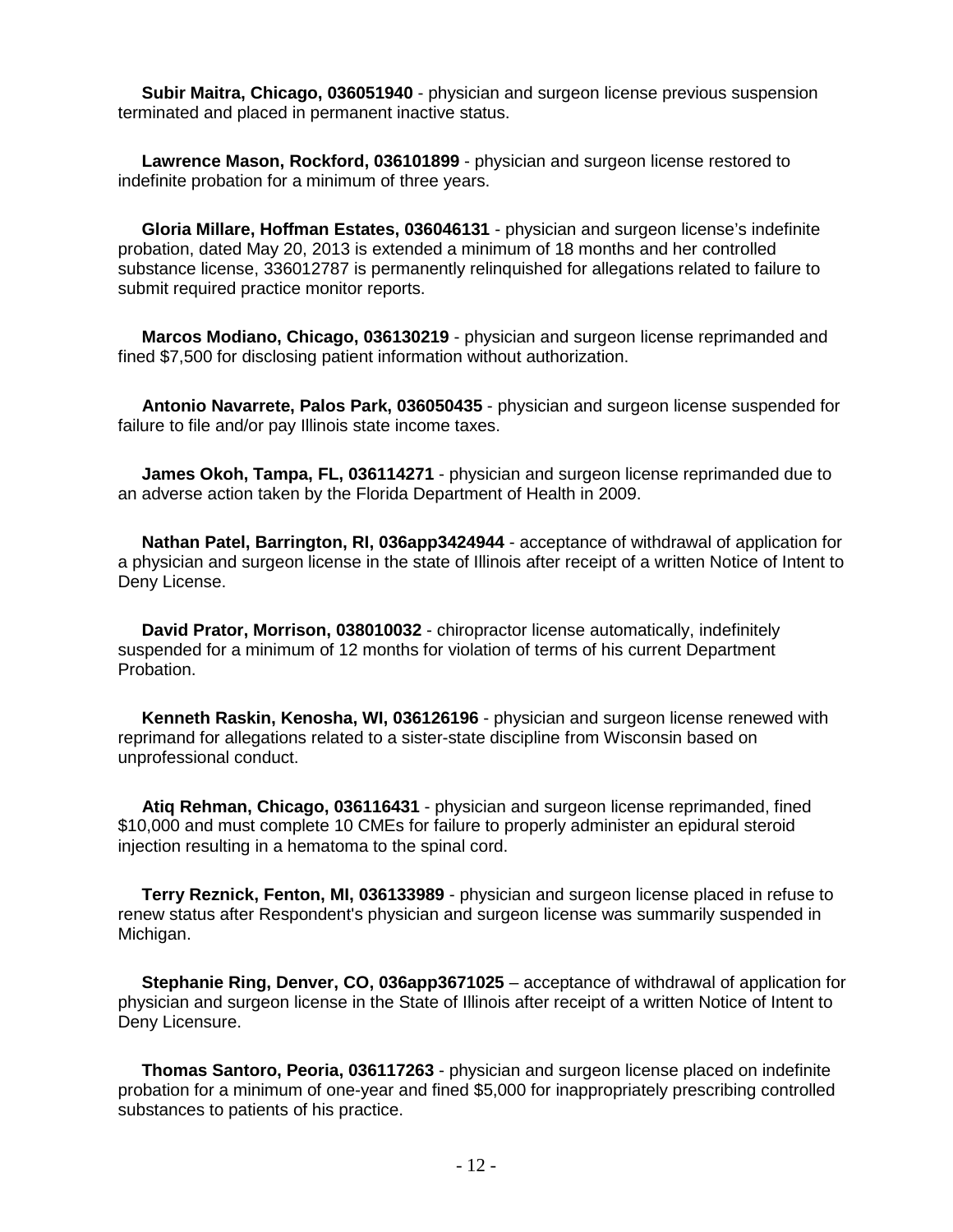**Bilal Saulat, Chester, MD, 036140699** - physician and surgeon license reprimanded after he was disciplined by Maryland Board of Physicians for unprofessional conduct in the practice of medicine.

 **Neil Sharma, Palos Heights, 036127403** - physician and surgeon license indefinitely suspended for healthcare fraud conviction in June 2017.

 **Dalisay Sulit, Palos Hills, 036052795** - physician and surgeon license placed on permanent inactive status for allegations related to breaching responsibility to employees of Alliance Home Healthcare resulting in order to repay approximately 1.6 million to the Alliance Home Healthcare Retirement Plan.

 **Timothy Swain, Peoria Heights, 036117825** - physician and surgeon license reprimanded and fined \$500 for allegations related to sister-state disciplines from Pennsylvania and Texas based on unprofessional conduct.

#### **NURSING**

 **Derrick Anderson, Naples, FL, 041277287** - registered nurse license reprimanded for a sister-state discipline.

 **Sylvia Aziyu, Chicago, 041313137** - registered nurse license suspended for failure to file and/or pay Illinois state income taxes.

 **Vivienne Balcita, Naperville, 041219976** - registered nurse license suspended for failure to file and/or pay Illinois state income taxes.

 **Sheila Bennett, University City, MO, 041266667** - registered nurse license placed in refuse to renew status after being disciplined by the Arizona Board of Nursing for failing to timely provide medication to a patient.

 **Trisha Cleveland, Caseyville, 041361609** - registered nurse license placed on indefinite probation with work restrictions for a minimum of three years for a felony conviction of a controlled substance in St. Clair County, Belleville, Illinois.

 **Toni Duval, Durango, CO, 041339391** - registered nurse license placed in refuse to renew status due to Respondent entering into an agreed order to voluntarily surrender her Colorado nursing license because she was impaired when she arrived to work at San Juan Regional Center in Farmington, New Mexico, and it was determined that Respondent could not safely practice as a nurse with reasonable skill and safety to patients.

 **Brenda Estes, Godfrey, 041321968** - registered nurse license placed on indefinite probation with work restrictions for a minimum of three years after Respondent pled guilty to Unlawful Acquisition of a Controlled Substance, a Class 4 Felony in Madison County, Illinois.

 **Lionel Gassmann, Skokie, 041373057** - registered nurse license indefinitely suspended for a minimum of one-year for having pled guilty to Making a False Statement in a Matter Involving a Health Care Benefit Program, Medicare, which is a felony.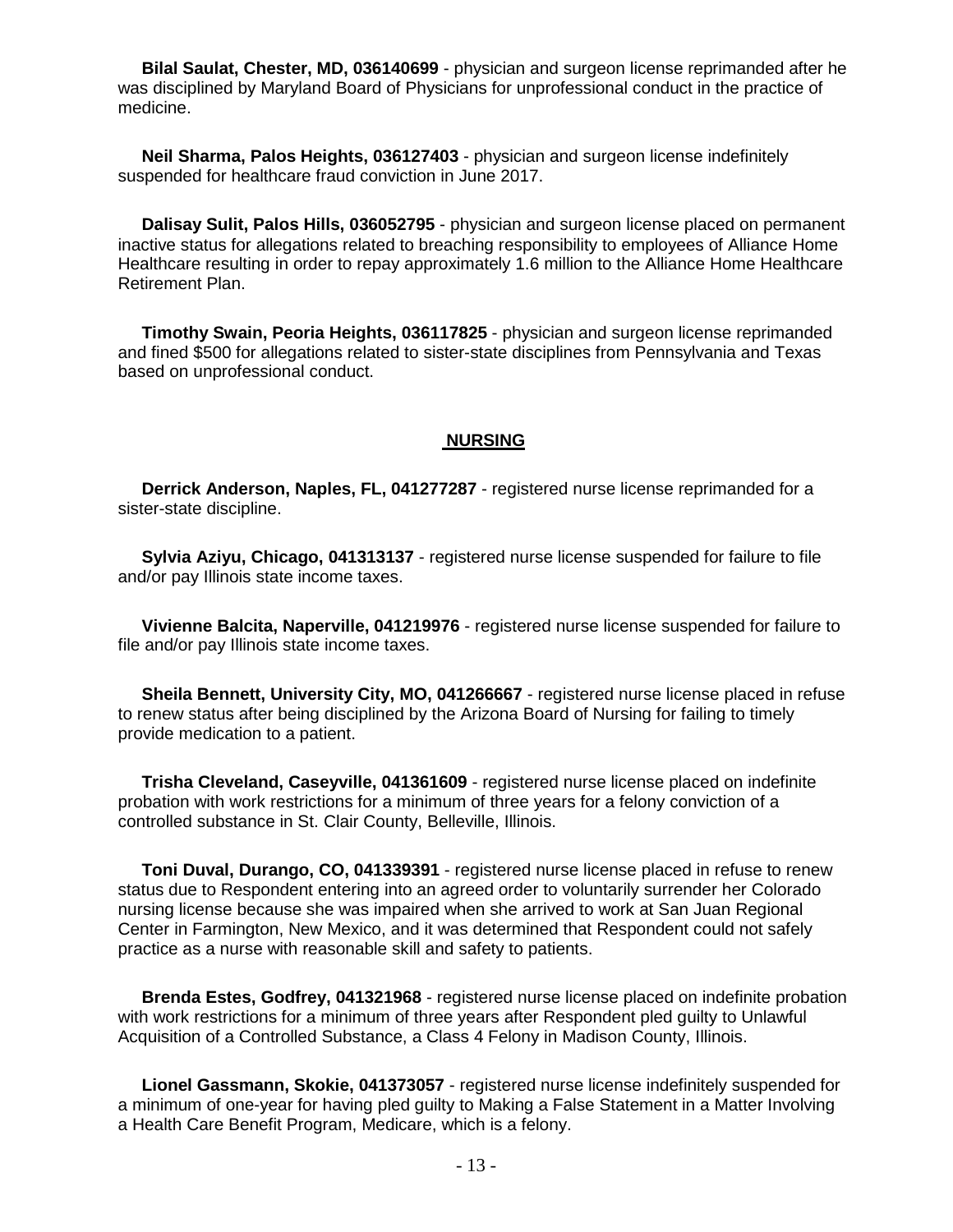**Cathy Graves, Evansville, IN, 043073144** - licensed practical nurse license voluntarily and permanently surrendered after admitting to diverting controlled substances from her employer and voluntary surrender her Missouri license for failing to properly document medication administration.

**Shawnda Gray, Evansville, IN, 041353893** - registered nurse licensed placed in refuse to renew status due to falsifying her 2006 Indiana Nursing License Application, and for entering a plea of guilty to Class B Misdemeanor charge of public intoxication.

 **Gerard Gumban, Romeoville, 041382291** - registered nurse license placed on indefinite suspension for a minimum of three years for engaging in inappropriate sexual conduct with a patient in her room at St. Bernard Hospital in Chicago, Illinois, on or about February 4, 2017, while he was on duty on the patient's floor, in exchange for United States currency.

 **Mansueta Java, Chicago, 041291030** - registered nurse license suspended for failure to file and/or pay Illinois state income taxes.

 **Melissa Krumreich, Louisville, 041266272** - registered nurse license reprimanded and must complete courses for having forged a prescription for Phentermine, a diet pill, and having entered into an Offender Initiative Program in Clay County, IL and having been sentenced to supervision in Wayne County, IL.

 **Valerie Millang, Smithton, 041355231** - registered nurse license suspended for failure to file and/or pay Illinois state income taxes.

**Jennifer Morgan, Sterling, 041394472** - registered nurse license suspended for being more than 30 days' delinquent in the payment of child support.

 **Michelle Palella, Pearland, TX, 041356204** - registered nurse license automatically, indefinitely suspended for a minimum of 12 months for a violation of the terms or conditions of a Consent Order.

 **Marletta Payne, St. Louis, MO, 041361458** - registered nurse license indefinitely suspended for a minimum of three years due to a conviction for defrauding a healthcare benefits program and making false statements about the delivery of or payment for healthcare benefits.

 **Felicia Sellers, Chicago, 041327557** - registered nurse license suspended for failure to file and/or pay Illinois state income taxes.

 **Karen Slattery, Belleville, 041439768** - registered nurse license indefinitely suspended for a minimum of six months for failure to submit to a mandatory screen at a facility in the State of IL.

 **Faith Slaughter, Lithonia, GA, 043103913** - licensed practical nurse license suspended for failure to file and/or pay Illinois state income taxes.

 **Soraya Smith, Matteson, 041438124** - registered nurse license suspended for failure to file and/or pay Illinois state income taxes.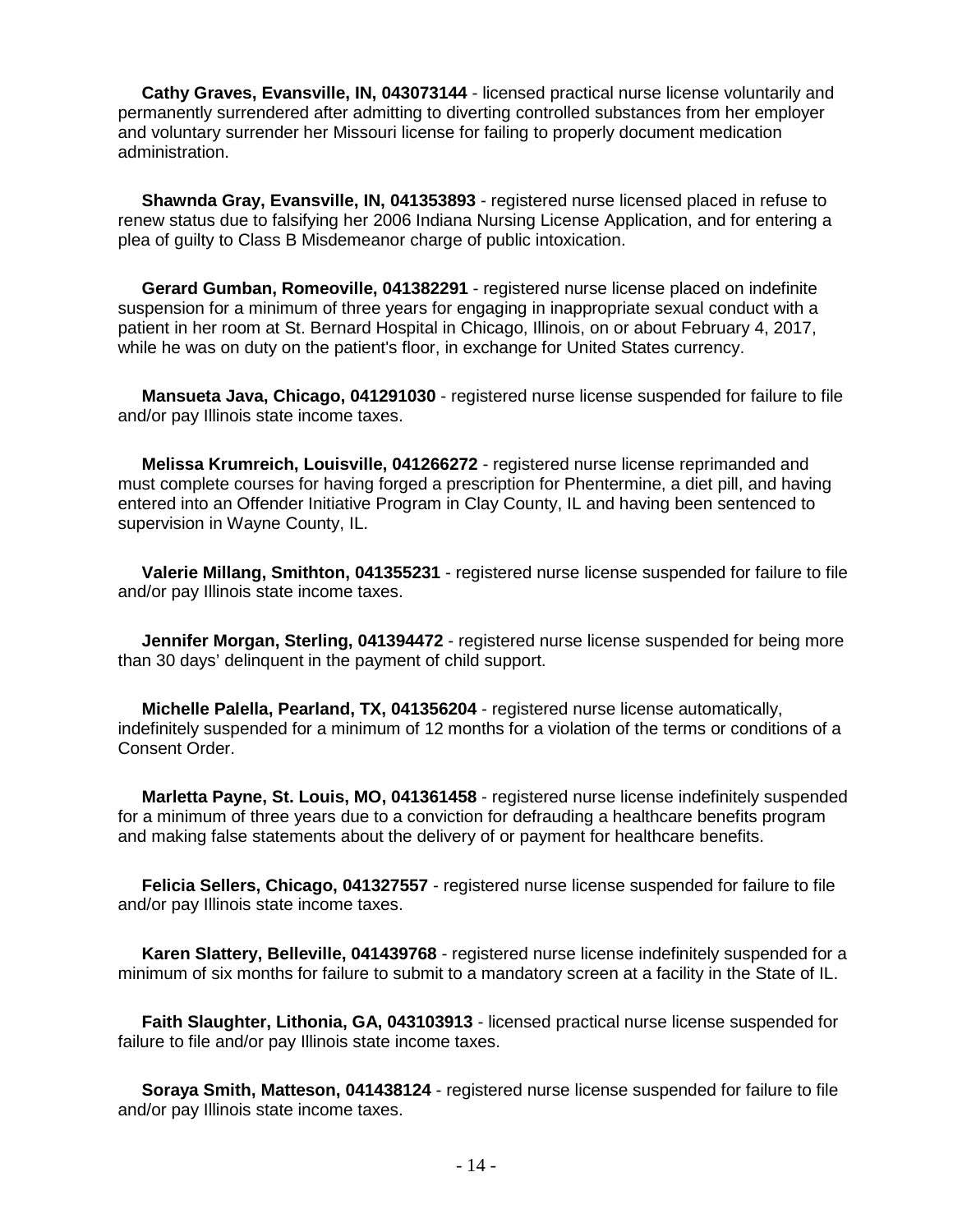**Toni Smith, Chicago, 041249267** - registered nurse license suspended for failure to file and/or pay Illinois state income taxes.

 **Julie Tabor-Bass, Sterling, 041278461** - registered nurse license placed on indefinite probation with work restrictions for a minimum of two-years after Respondent was intoxicated (October 23, 2015) on a home-health assignment for a facility in the State of IL.

 **Elizabeth Tekstar, Beaver, PA, 041237291** - registered nurse license voluntarily, permanently surrendered due to a sister-state discipline in Pennsylvania. Respondent voluntarily surrendered her Pennsylvania nursing license when she refused to submit to a drug screen and was terminated by her employer.

 **Ana Tolentino, Morton Grove, 041274447** - registered nurse license indefinitely suspended for a minimum of two-years for having pled guilty to felony Health Care Fraud.

 **Armando Tolentino, Morton Grove, 041268693** - registered nurse license indefinitely suspended for a minimum of one-year for having pled guilty to felony Health Care Fraud.

 **Shanell Toole, Stockbridge, GA, 041334129** - registered nurse license suspended for failure to file and/or pay Illinois state income taxes.

 **Nichole Wilson, Oak Park, 041390139** - registered nurse license indefinitely suspended for a minimum of six months for discrepancies in removal and administration of controlled substances at a facility in the state of Illinois that resulted in her termination.

 **Gloria Zisman, Des Plaines, 041228979** - registered nurse license indefinitely suspended for a minimum of one-year for having pled guilty to Making a False Statement in a Matter Involving a Health Care Benefit Program, Medicare, which is a felony.

# **PHARMACY**

 **Custom Meds, Inc., Inverness, FL, 054018268** - pharmacy license reprimanded based on a Florida discipline for compounding Domperidone, and failing to ask the prescribing physician for the physician's FDA approved application for Investigational New Drug.

 **George Marshal, Calumet City, 049232072** - pharmacy technician license suspended for failure to file and/or pay Illinois state income taxes.

 **Melanie Sardin, Gurnee, 049241948** - pharmacy technician license suspended for failure to file and/or pay Illinois state income taxes.

 **Lori Turner, Springfield, 049221981** - pharmacy technician license placed in refuse to renew status due to Respondent engaging in the diversion of approximately 38,000 Hydrocodone tablets while employed as a pharmacy technician at Walgreens, in Springfield, IL.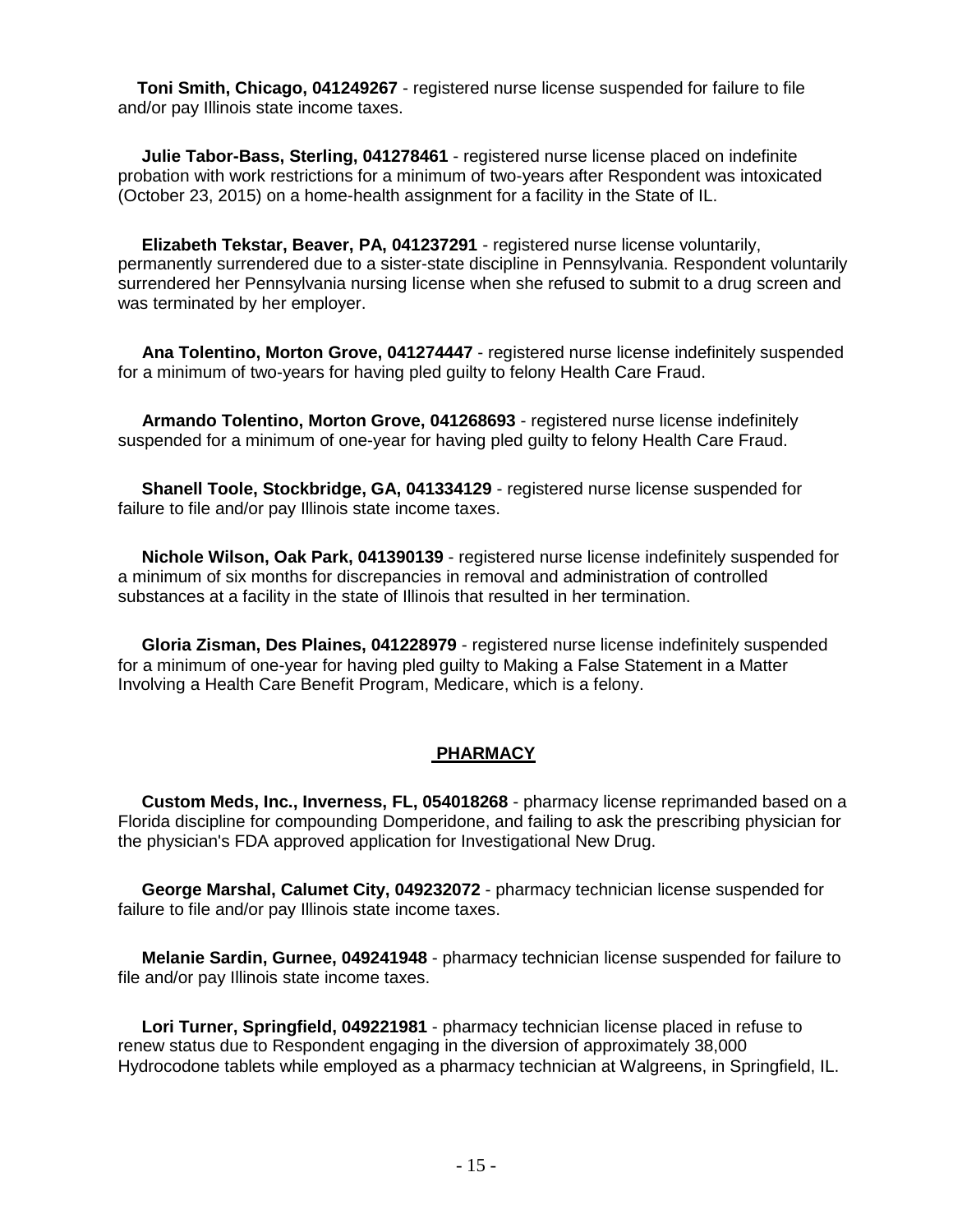# **PHYSICAL THERAPY LICENSE AND DISCIPLINARY**

 **Pinky Aquino, Orlando, FL, 070015377** - physical therapist license reprimanded due to a sister-state discipline by the Florida Board of Physical Therapy.

 **Brooke Seesengood, Olney, 070018769** - physical therapist license reprimanded due to allegations that Respondent improperly billed for physical therapy.

 **Craig Walter, Oswego, 160005074** - physical therapist assistant license suspended for being more than 30 days' delinquent in the payment of child support.

 **Regina Winkelmann, Chicago, 160001887** - physical therapist license suspended for failure to file and/or pay Illinois state income taxes.

### **PODIATRY**

 **Shahin Moshiri, Chicago, 016004154** - podiatrist license indefinitely suspended for a minimum of three years effective retroactive to January 7, 2016, for being convicted of felony Receipt of Illegal Remuneration in United States District Court.

# **PROFESSIONAL COUNSELOR**

 **Andre Joachim, DeKalb, 178app3633995** - professional counselor license to be issued with reprimand for two prior forcible felony convictions - applicant was convicted of Armed Robbery on October 5, 1990 and Aggravated Battery on October 1, 1997 in Will County, Illinois.

### **RESPIRATORY CARE BOARD**

 **Sibi Kadalimattom, Morton Grove, 194000379** - respiratory care practitioner license suspended for failure to file and/or pay Illinois state income taxes.

### **SURGICAL ASSISTANT AND TECHNOLOGIST**

 **Christopher Besler, Lockport, 238000245** - registered surgical assistant license suspended for being more than 30 days' delinquent in the payment of child support.

 **Simon Nwokenkwo, Chicago, 238000116** - registered surgical assistant license suspended for being more than 30 days' delinquent in the payment of child support.

# **DIVISION OF REAL ESTATE**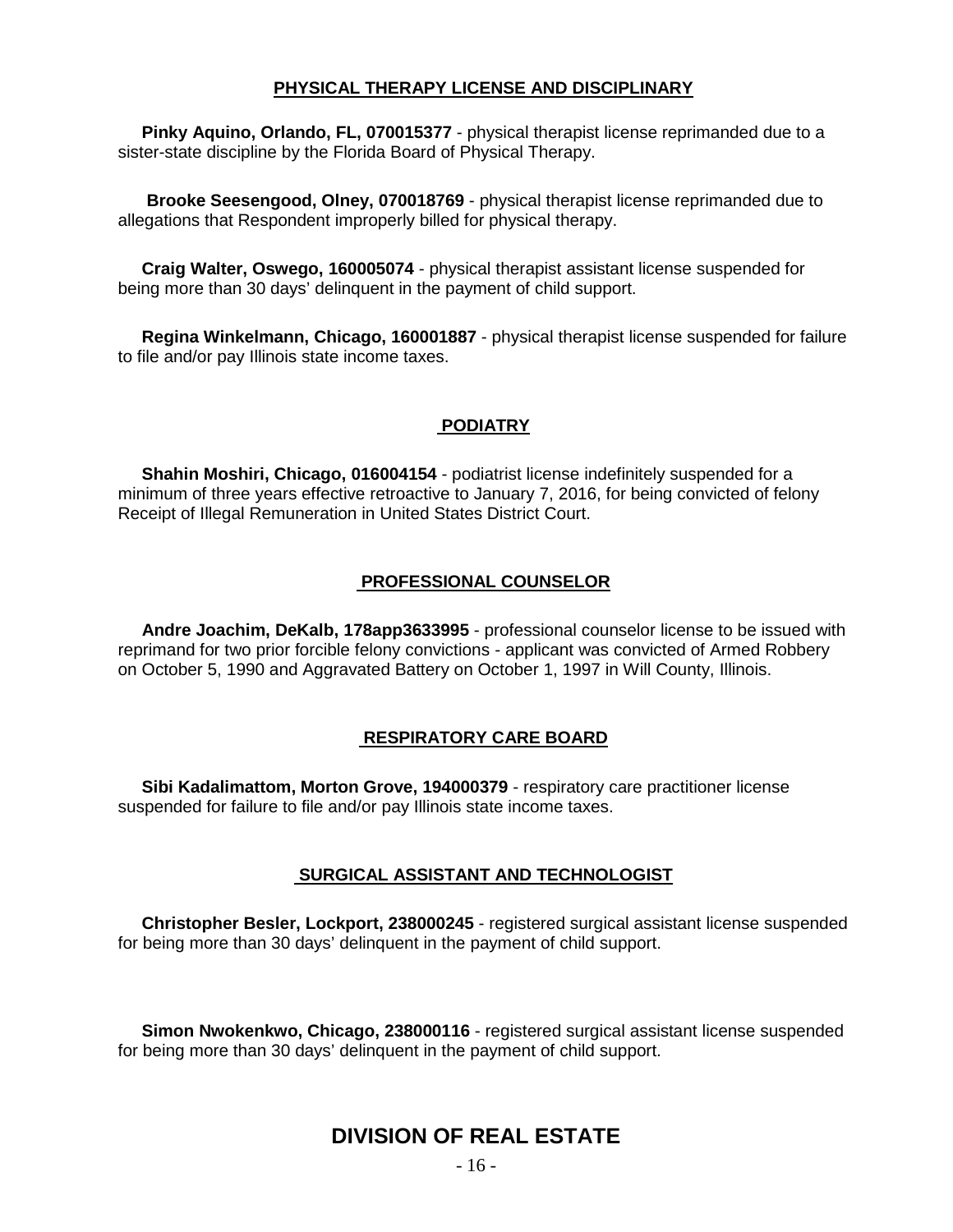# **APPRAISAL**

 **Antoinette Benison, Chicago, 553001891** - certified general real estate appraiser license suspended for failure to file and/or pay Illinois state income taxes.

 **Jason Powell, Chicago, 556004307** - certified residential real estate appraiser revoked and fined \$54,500 for failing to complete required hours of continuing education; falsely stating on his renewal application that he had completed continuing education; failure to respond to Department requests for information; performing and submitting 13 misleading appraisal reports containing a series of errors and omissions; and performing and submitting 8 appraisals where he engaged in dishonesty, fraud, or misrepresentation with the intent to substantially benefit himself or another.

 **William Stulgin, Lisle, 553001334** - certified general real estate appraiser license suspended for failure to file and/or pay Illinois state income taxes.

### **COMMUNITY ASSOCIATION MANAGER**

 **Robert Baran, Buffalo Grove, 261001774** - community association manager license suspended for failing to file and/or pay Illinois state income taxes.

### **REAL ESTATE**

 **William Burns, Chicago, 471007303** - real estate managing broker license suspended for failure to file and/or pay Illinois state income taxes.

 **Miguel Chacon, Chicago, 471017076** - real estate managing broker license suspended for failure to file and/or pay Illinois state income taxes.

 **Nathalie Delerme, Chicago, 471014025** - real estate managing broker license suspended for failing to file and/or pay Illinois state income taxes.

 **Robert Gorkowski, Hampshire, 475108989** - real estate broker license suspended for failure to file and/or pay Illinois state income taxes.

 **Dan Manolakes, Champaign, 475146551** - real estate broker license suspended for failure to file and/or pay Illinois state income taxes.

 **David Matthews, Chicago, 475123084** - real estate broker license suspended for failure to file and/or pay Illinois state income taxes.

 **Ricardo Page, Maywood, 471014866** - real estate managing broker license suspended for failure to file and/or pay Illinois state income taxes.